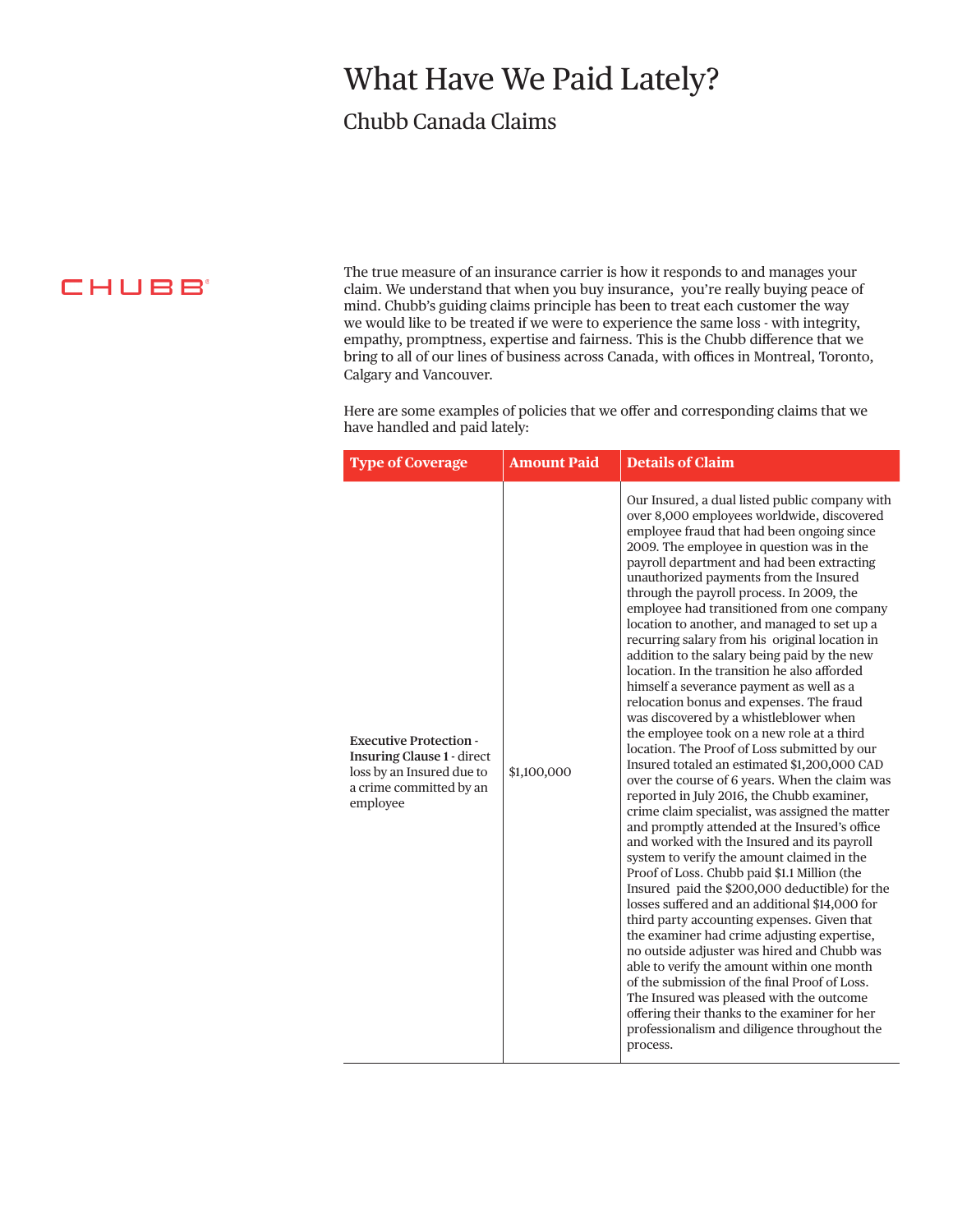| <b>Type of Coverage</b>                                                      | <b>Amount Paid</b> | <b>Details of Claim</b>                                                                                                                                                                                                                                                                                                                                                                                                                                                                                                                                                                                                                                                                                                                                                                                                                                                                                                                                                                                                                                                                                                                                                                                                                                                                                                                                                                                                                                                                                                                                                                                                                                                                                    |
|------------------------------------------------------------------------------|--------------------|------------------------------------------------------------------------------------------------------------------------------------------------------------------------------------------------------------------------------------------------------------------------------------------------------------------------------------------------------------------------------------------------------------------------------------------------------------------------------------------------------------------------------------------------------------------------------------------------------------------------------------------------------------------------------------------------------------------------------------------------------------------------------------------------------------------------------------------------------------------------------------------------------------------------------------------------------------------------------------------------------------------------------------------------------------------------------------------------------------------------------------------------------------------------------------------------------------------------------------------------------------------------------------------------------------------------------------------------------------------------------------------------------------------------------------------------------------------------------------------------------------------------------------------------------------------------------------------------------------------------------------------------------------------------------------------------------------|
| <b>Commercial Insurance - Products</b><br>Liability                          | \$312,000          | Chubb's Insured is a distributor of oven mitts . Through an unfortunate accident,<br>an individual using the oven mitt was injured when she suffered burns as a result<br>of the alleged failure of the oven mitt. A lawsuit was commenced in the United<br>States against our Insured, the manufacturer, the retailer, and an additional<br>distributor. The plaintiff sought damages for medical expenses, future loss of<br>earnings and/or earning capacity, pain and suffering and damages on behalf of<br>her husband. With the help of Chubb's panel counsel in California, an expert in<br>product liability who was retained to defend our Insured, the matter progressed<br>through discoveries to mediation, where a settlement of \$400,000 USD was<br>negotiated. Under the terms of the settlement, each of the co-defendants paid<br>\$100,000 USD to the Plaintiff in connection with her damages. In addition to the<br>\$100,000 USD settlement, Chubb funded defence costs of \$180,000 CAD. The<br>Insured was pleased with the shared settlement and grateful to both Chubb and<br>the panel law firm for resolving the matter fairly and quickly.                                                                                                                                                                                                                                                                                                                                                                                                                                                                                                                                    |
| <b>Personal Insurance - Property</b>                                         | \$1,360,000        | Our Insured purchased a new home and commenced major renovations to<br>replace the kitchen, windows and bathrooms. The renovation work was 99%<br>complete and our Insured was scheduled to move into the home that same week.<br>However, a large fire broke out in the electrical room causing extensive damage to<br>the newly renovated home. Given that the renovations were essentially complete,<br>the Insured had sold the home he was currently living in. Shortly after the loss,<br>Chubb negotiated a living expenses settlement that compensated the new buyer<br>(who was on an extended vacation) and allowed our Insured to remain in his<br>home while the repairs were being completed. The damage to the home was<br>extensive, totaling \$1.36M, including the balance owed on the original restoration<br>work and designer fees. The Insured wrote a glowing email to express his "deep<br>gratitude" for the help of the Chubb adjuster while dealing with such a difficult<br>loss.                                                                                                                                                                                                                                                                                                                                                                                                                                                                                                                                                                                                                                                                                               |
| <b>Accident &amp; Health - Mandatory Critical</b><br><b>Illness Coverage</b> | \$10,000           | Our Insured, an employee covered under her employer's group critical illness<br>plan, was diagnosed with breast cancer. She originally didn't consider the<br>need for the benefit thinking she would not seek payment under the plan given<br>provincial health care and her company's disability plan. The diagnosis of a large<br>tumor indicated that surgery for bi-lateral mastectomy was required, followed<br>by 5 rounds of chemotherapy and 5 weeks of daily radiation. The time off work<br>was forecasted to be almost a year, which was more than she expected. What<br>she also did not forecast was all the additional expenses that would quickly start<br>to consume the remainder of her savings. She submitted her claim for additional<br>expenses to Chubb for payment under the \$10,000 Critical Illness benefit and<br>full payment was approved within weeks. She wrote to Chubb to say thank you:<br>"Within weeks of my diagnosis, I received the cheque and was able to put it in an<br>account to cover all the unexpected costs. I am beyond thankful for the ease and extra<br>cushion it offered me."                                                                                                                                                                                                                                                                                                                                                                                                                                                                                                                                                                      |
| ForeFront Portfolio - Cyber                                                  | \$80,000           | Our Insured, a privately held company in the healthcare industry, was named as<br>a defendant in a privacy breach class action. The allegations concerned the loss<br>of patient data by a third party consultant who had a laptop stolen. It was alleged<br>that the laptop contained unencrypted data and that the Insured was negligent<br>and breached its duty of care with respect to supervision of its consultant<br>and the collection, retention, disclosure and safekeeping of the personal<br>information. Breaches of the applicable provincial privacy legislation were also<br>alleged. Damages sought were in excess of \$10M and included compensation<br>for monitoring costs, increased risk of future identity theft, damage to credit<br>reputation and mental distress. Punitive damages were also sought.Chubb<br>appointed cyber panel counsel and worked with the Insured to aggressively<br>defend the matter at the preliminary (pre certification) stage, arguing that an<br>administrative proceeding monitored by a privacy specialist to adjudicate each<br>claim would be a preferable procedure to a class action. Expert evidence was<br>led in this regard by both parties. Chubb also led a strong defence that the third<br>Party consultant should be liable for all damages, given a hold harmless clause<br>in the contract between our Insured and the consultant. The matter settled two<br>years later prior to certification for over \$700K. The settlement was funded by<br>the third Party consultant and our Insured was not required to contribute any<br>amounts. Chubb paid approximately \$80K in defence costs. The Insured had a<br>\$5K deductible. |